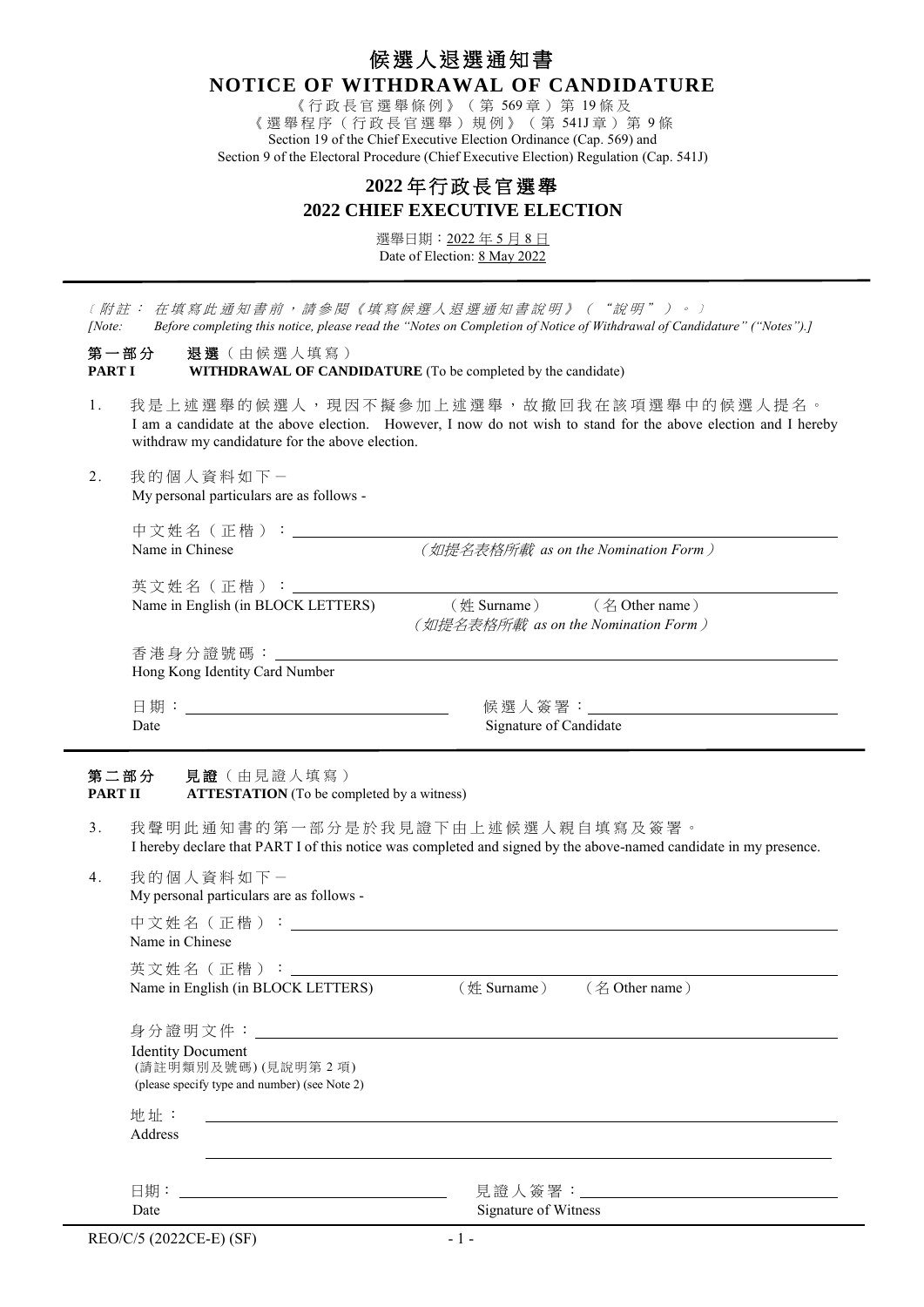# 填寫候選人退選通知書說明 **Notes on Completion of Notice of Withdrawal of Candidature**

- 1. 此 通知書內提及的選舉是指根據《行政長官選舉條例》(第 569 章)第 23 或 24 條進行的投票。就 有競逐的選舉而言, 選舉日期是指首三輪投票的日期。根據《選舉程序(行政長官選舉)規例》 (第 541J 章) 第 17(3)條, 在有競逐的選舉中, 如須進行第四輪或其後任何一輪投票, 便會於翌日 進行,如有需要,則須日復一日地進行,直至有候選人當選為止。此通知書適用於任何一輪投票。 The election referred to in this notice is for a poll conducted under section 23 or 24 of the Chief Executive Election Ordinance (Cap. 569). For a contested election, the date of election is for the first three rounds of voting. In accordance with section 17(3) of the Electoral Procedure (Chief Executive Election) Regulation (Cap. 541J), if in a contested election the voting has to proceed to the fourth or any subsequent round, it will be held on the following day and, if necessary, day after day thereafter until a candidate is returned. This notice is applicable to any round of voting.
- 2. 獲提名而欲退出選舉的候選人,須填寫此通知書。此通知書須由候選人於見證人在場下簽署。任何 年滿 18 歲並持有身分證明文件的人士,均可擔任見證人。根據《選舉程序(行政長官選舉)規 例》(第 541J 章) 第 2 條, "身分證明文件"指一 This notice must be completed by a nominated candidate who wishes to withdraw his/her candidature. This notice must be signed by the candidate in the presence of a witness who can be any person aged 18 years or over and in possession of an identity document. According to section 2 of the Electoral Procedure (Chief Executive Election) Regulation (Cap. 541J), "identity document" means–
	- (a) 身 分證; an identity card;
	- (b) 《人事登記條例》(第 177 章)第 1A(1)條所指的人事登記處處長向某人發出的文件,而該文 件證明該人根據《人事登記規例》(第177A章)第 25 條獲豁免,無須根據該條例登記;或 a document issued by the Commissioner of Registration (within the meaning of section 1A(1) of the Registration of Persons Ordinance (Cap. 177) to a person certifying that the person is exempt, under regulation 25 of the Registration of Persons Regulations (Cap. 177A), from being required to register under that Ordinance; or
	- (c) 向某人發出並獲選舉主任接受為該人的身分證明的任何其他文件。 any other document issued to a person which is acceptable to the Returning Officer as proof of the person's identity.
- 3. 此通知書第二部分須由見證人填寫及簽署。 The witness is required to complete and sign PART II of this notice.
- 4. 根據《行政長官選舉條例》(第 569 章)第 19(1)條,候選人可在提名期結束前的任何時間退出, 不再作為 有關的 選舉的候選人 。 填妥的通知書須於 提名期結束前(即 **2022** 年 **4** 月 **16** 日或之前) 由候選人或候選人的選舉代理人親自送遞選舉主任。在該日期後,將不接受退選。選舉主任的地 址已刊登在憲報內。

In accordance with section 19(1) of the Chief Executive Election Ordinance (Cap. 569), a candidate may withdraw his/her candidature at any time before the close of nominations. The duly completed notice must be delivered to the Returning Officer by the candidate or the candidate's election agent in person **before the end of the nomination period (i.e. on or before 16 April 2022)**. **Withdrawal will not be accepted after that date.** The address of the Returning Officer has been specified in the Gazette.

- 5. 候選人在填寫此通知書時如有任何問題,請在辦公時間內致電選舉事務處的查詢熱線 2891 1001。 If the candidate has any questions in completing this notice, please call the Enquiry Hotline of the Registration and Electoral Office at 2891 1001 during office hours.
- 6. 請注意下列有關在此通知書提供個人資料的說明- Please note the following with regard to the personal data supplied in connection with this notice-

#### (a) 資料用途

就此通知書提供的個人及其他有關的資料,會供選舉管理委員會、選舉事務處、選舉主任及其 他 有關的政府部門用於與選舉有關的用途。

## **Purpose of Collection**

The personal data and other related information supplied in connection with this notice will be used by the Electoral Affairs Commission, the Registration and Electoral Office, the Returning Officer and other related government departments for election-related purposes.